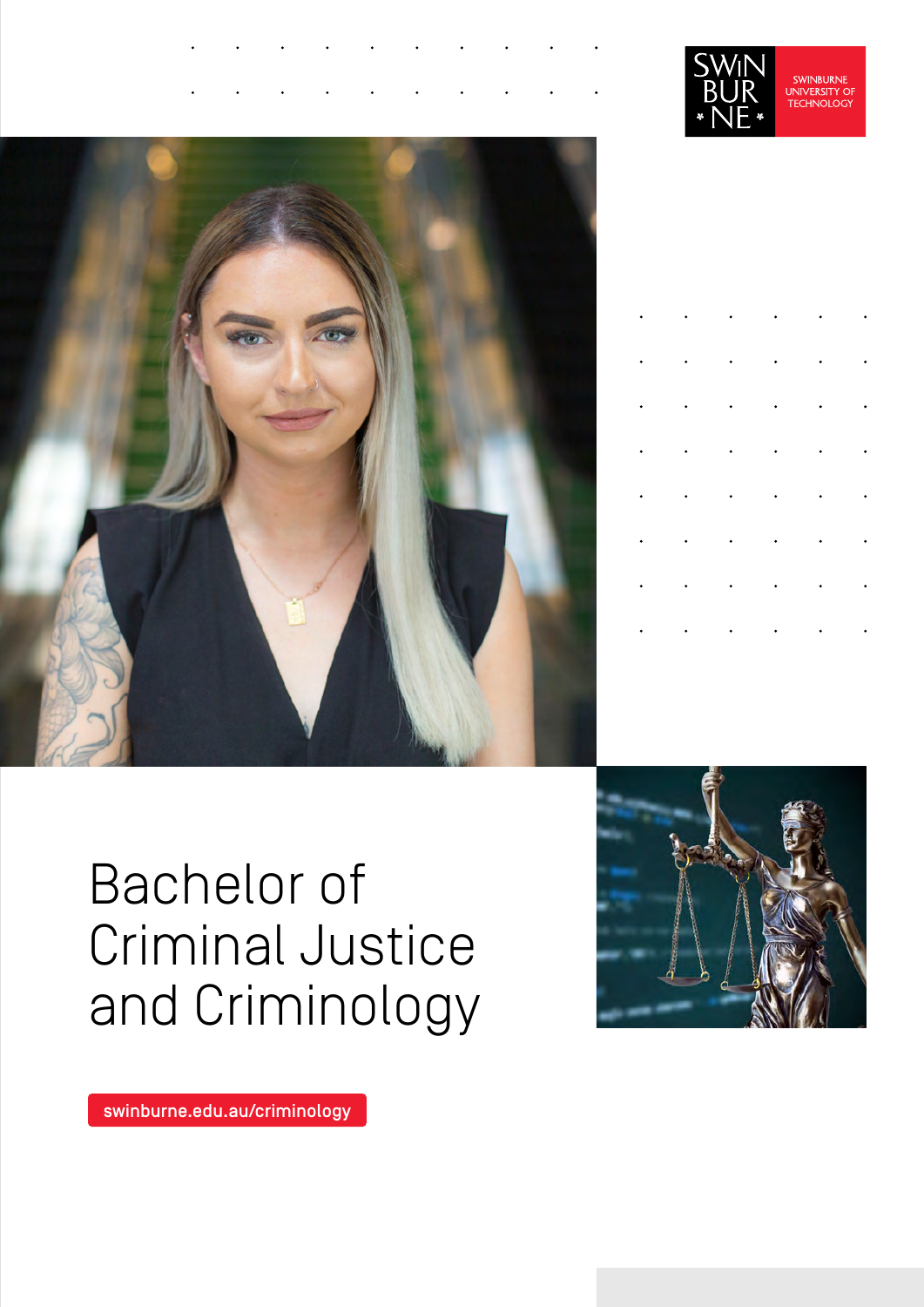## Bachelor of Criminal Justice and Criminology

### Course snapshot

| Duration          | Campus              | <b>Intakes</b>                            |
|-------------------|---------------------|-------------------------------------------|
| 3 years full-time | Hawthorn and online | Semester 1 (March)<br>Semester 2 (August) |

The Bachelor of Criminal Justice and Criminology is the first degree of its type in Victoria, focusing on both the causes of crime (criminology) and the fallout of crime (criminal justice).

You'll learn about local and global criminality, traditional approaches and responses to crime, and emerging trends and practices. You'll examine the international dimensions of criminal justice as well as the technological advances that impact the sector.

By the time you graduate, you'll have gained skills and knowledge in predicting the commission of crime, detecting and stopping criminal behaviour, and implementing effective and efficient criminal sanctions and rehabilitation of offenders.

### Your future career

Graduates will advance possible future careers in state and federal policing, youth justice, adult corrections, investigators and support personnel at various government institutions dealing with corruption, financial crimes and money-laundering, case management at community corrections, police prosecutions, border control and immigration and intelligence agencies. A wide choice of co-majors are available to further tailor your degree for future careers in victim support, community engagement and domestic and international policy analysis.



## Your next gen\_now upgrades

### Guaranteed real industry experience

At Swinburne, your education is more than reading; with our Work Integrated Learning program, it's doing. Start building your résumé with placements, internships and industry-linked projects while you study. Real industry experience is guaranteed in all our bachelor degrees that commence in 2021 and beyond. Visit [swinburne.edu.au/workintegratedlearning](http://swinburne.edu.au/workintegratedlearning)

### **Scholarships**

The Vice-Chancellor's Excellence Scholarship is awarded to students in recognition of academic excellence. Recipients will receive \$5000 per annum for the normal duration of their chosen degree, plus a one-off payment of \$2000 towards an international study experience.

Swinburne also offers scholarships to students from indigenous backgrounds, students suffering from financial hardship and students who have relocated from regional areas to study. For a full list of scholarships, including value and eligibility criteria, visit [swinburne.edu.au/scholarships](http://swinburne.edu.au/scholarships)

### Entry requirements

2022 Guaranteed Entry ATAR: 60

### **Prerequisites**

Completion of the Victorian Certificate of Education (VCE) or its equivalent, such as an interstate or international Year 12 qualification. A minimum VCE study score of 25 (or equivalent) in English or 30 in English as an Additional Language (EAL).

### Non-year 12 entry

Completion or partial completion of an approved tertiary qualification (including certificates, diplomas, advanced diplomas, associate degrees and degrees). Additional performance criteria and prerequisite requirements may also apply. Students admitted to the course with prior tertiary studies that satisfy part of the academic requirements of this course may also be eligible for academic credit.

### What next?

Apply or find out more at [swinburne.edu.au/criminology](http://swinburne.edu.au/criminology) or call us on +61 1300 794 328.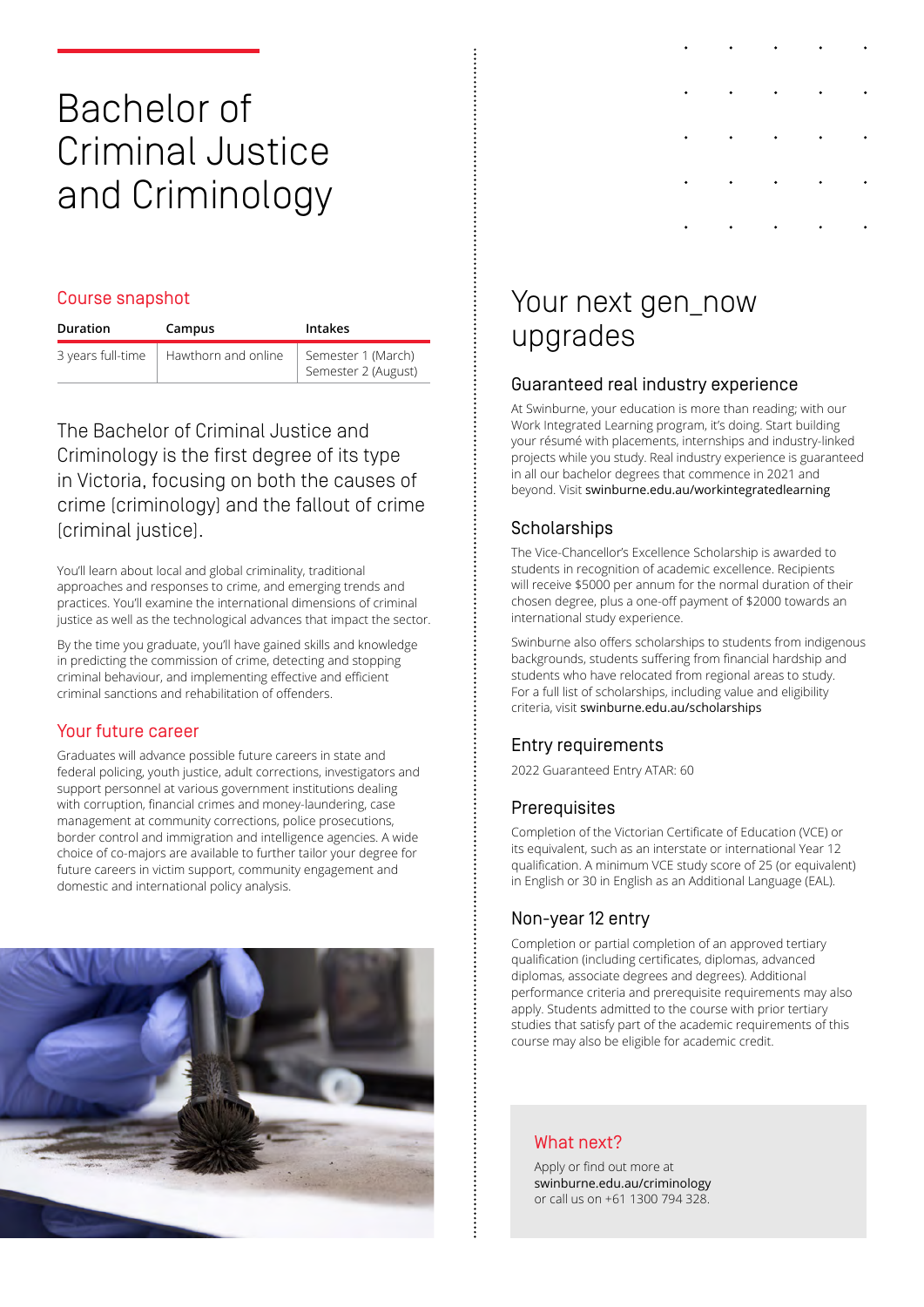

Bachelor of Criminal Justice and Criminology Criminal Justice and Criminology  $\overline{0}$ **Bachelor** 

"My number one piece of advice is to grab every opportunity that is presented to you, no matter how small. I completed an internship with IBAC (Independent Broad-Based Anti-Corruption Commission). While this was daunting in the beginning, I have gained experiencing in working in the field of corruption, investigation and managing complaints about police misconduct. This experience was so valuable in preparing me for post-university working life. As a result of my internship, I gained part time employment for my final year of study, leading to a full-time position after that."

[Read more about Skye's success](http://swinburne.edu.au/life-at-swinburne/work-integrated-learning/student-stories/skye-criminal-justice-criminology/)

## Pathways to a degree

Pathways allow you to progress from one qualification to another. The first course acts as an entry requirement or even gives you academic credit for the second. So if you want this degree, Swinburne will get you there!

### Diploma of Arts and Communication (UniLink)

Not sure if jumping straight into a degree is for you? Or worried about not getting the ATAR you need? Equivalent to eight units of study (usually one year full-time), this pathway diploma offers a more supportive style of learning and can provide a pathway to the second year of Bachelor of Criminal Justice and Criminology.

### Diploma of Justice (22320VIC)

A diploma is a vocational qualification that provides practical teaching and skills for work. Successful completion of a vocational qualification may help you to prepare for work, or progress into the second year of Bachelor of Criminal Justice and Criminology.

Work within the justice industry fields such as case management, claims, client support work, investigation, loss prevention work, police custody, youth justice

### Your career goal The Your current qualification Pathway diploma Swinburne degree

You have demonstrated capacity in literacy and numeracy to Level 4 of Australian Core Skills Frameworks

You have completed Unit  $\rightarrow$ 3 and 4 with a minimum study score of 25 in English (or equivalent) or 30 in English (EAL)

**Diploma of Justice** 12 months full-time

Move to bachelor degree with 8 units credit

### **Diploma of Arts and Communication (UniLink)** 8 months

Move to a bachelor degree with 8 units credit

You have received ATAR 60 and completed the above English requirements (pre-requisites)

### Bachelor of Criminal Justice and Criminology

3 years full-time